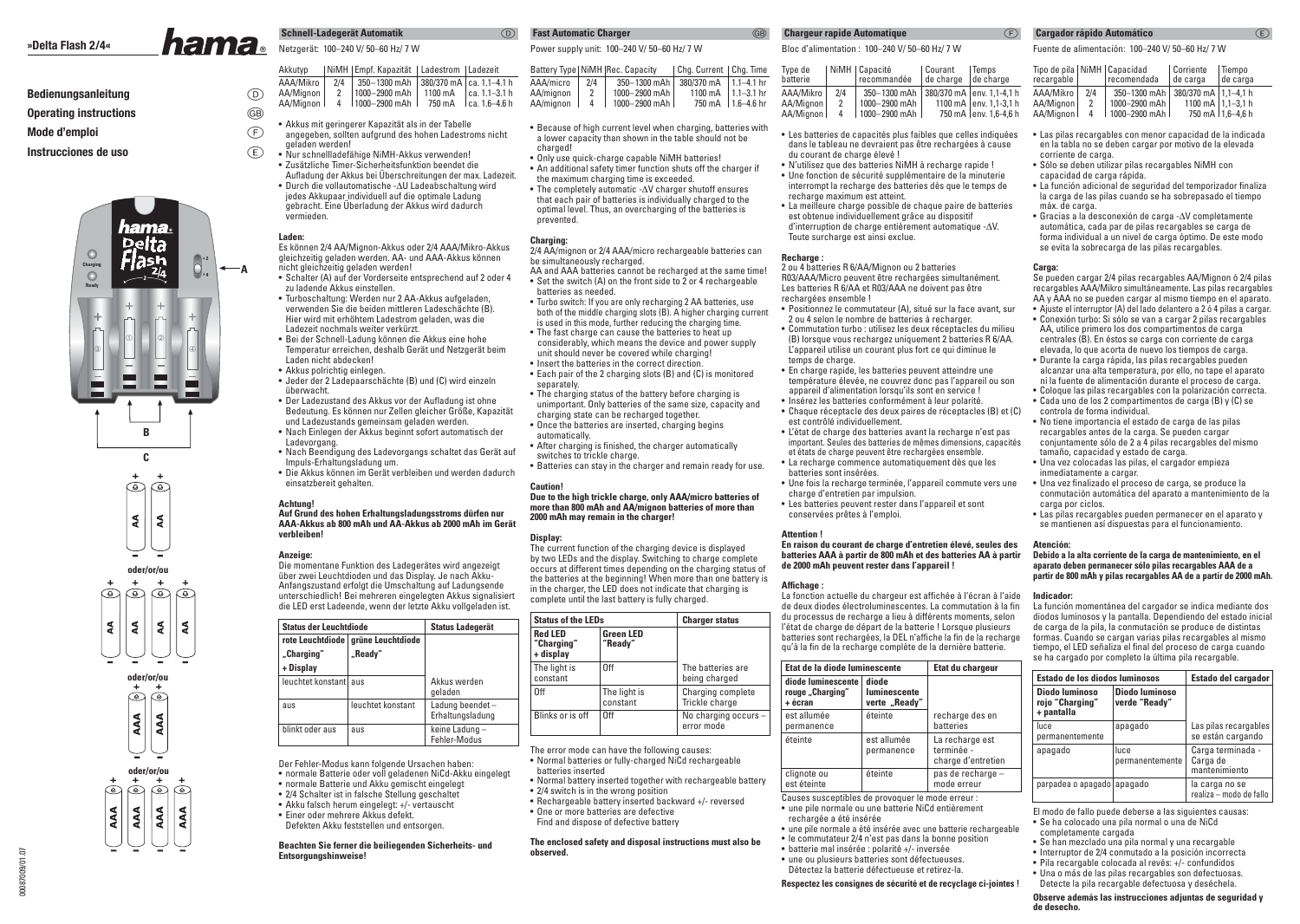### **»Delta Flash 2/4«**

### **Gebruiksanwijzing**

### **Istruzioni per l'uso**

**Manual de instruções**

### **Bruksanvisning**

00087009/01.07

00087009/01.07



### **Snellader automatisch**Voedingsadapter: 100–240 V/ 50–60 Hz/ 7 W

|            | Accutype                            |               | NiMH   aanbevolen<br>vermogen                                                   | Laadstroom   Oplaadtijd |                                                     |
|------------|-------------------------------------|---------------|---------------------------------------------------------------------------------|-------------------------|-----------------------------------------------------|
| (D)<br>(1) | AAA/Micro<br>AA/Mignon<br>AA/Mignon | 2/4<br>2<br>4 | 350-1300 mAh   380/370 mA   ca. 1.1-4.1 h<br>1000-2900 mAh  <br>  1000-2900 mAh |                         | 1100 mA $ $ ca. 1.1-3.1 h<br>750 mA   ca. 1.6–4.6 h |

- $^\circledR$ • Batterijen met een kleinere capaciteit (zie tabel) mogen
	- vanwege de hoge laadstroom niet opgeladen worden!• Gebruik alleen NiMH-accu's die geschikt zijn voor snelladers!
	- Een extra timer-veiligheidsfunctie beëindigt het opladen van de accu's bij het overschrijden van de max. oplaadtijd.• Door de volautomatische -∆V oplaaduitschakeling, wordt
	- elk batterijpaar afzonderlijk optimaal opgeladen. Hierdoor wordt het overladen van accu's voorkomen.

### **Opladen:**

 $\circledS$ 

**A**

 Er kunnen tegelijk 2/4 AA-Mignon-accu's of 2/4 AAA/Microaccu's worden opgeladen. AA- en AAA-accu's kunnen niet tegelijkertijd in de oplader

- opgeladen worden! • Schakelaar (A) aan de voorzijde instellen op het aantal op te laden batterijen (2 of 4).
- Turboschakeling: gebruik, als er slechts 2 AA-batterijen worden opgeladen, de beide laadvakken in het midden. Laadvakken (B). Hier wordt met verhoogde laadstroom opgeladen, waardoor de laadtijd nog korter is.
- Bij het snel opladen kunnen de batterijen een hoge temperatuur bereiken, bedek daarom tijdens het opladen nooit de oplader en voedingsadapter!
- Plaats de accu's met de polen in de juiste richting. • Beide oplaadvakken (B) en (C) worden afzonderlijk bewaakt.
- De laadtoestand van de accu vóór het opladen is niet van belang. Er kunnen uitsluitend batterijen van hetzelfde formaat, vermogen en dezelfde laadtoestand tegelijkertijd worden opgeladen.
- Als de accu's in de oplader zijn geplaatst wordt er onmiddellijk, automatisch begonnen met opladen.
- Na afloop van het oplaadproces wordt het toestel omgeschakeld op gefaseerde onderhoudslading.
- De batterijen kunnen in de oplader blijven en behouden daardoor hun lading.

### **Attentie!**

### **Vanwege de hoge onderhoudslading-laadstroom mogen uitsluitend AAA-accu's vanaf 800 mAh en AA-accu's vanaf 2000 mAh in de oplader blijven!**

### **LED:**

 De actuele functie van de oplader wordt weergegeven via twee lichtdioden en het display. Afhankelijk van de begintoestandvan de accu wordt er omgeschakeld op oplaadeinde! Als er meer dan één batterij is geplaatst, geeft de LED pas het oplaadeinde aan al de laatste batterij volledig opgeladen is.

| Status van de lichtdiode                                              | <b>Status oplader</b>                                      |                                         |
|-----------------------------------------------------------------------|------------------------------------------------------------|-----------------------------------------|
| <b>Rode lichtdiode</b><br>"Charging" + Display<br>(bezig met opladen) | <b>Groene lichtdiode</b><br>"Readv"<br>(klaar met opladen) |                                         |
| <b>Brandt permanent</b>                                               | Uit                                                        | Accu's worden<br>opgeladen              |
| Uit                                                                   | <b>Brandt permanent</b>                                    | opladen beëindigd -<br>onderhoudslading |
| Knippert of uit                                                       | Uit                                                        | Geen lading -<br>foutmodus              |

De foutmodus kan door het volgende veroorzaakt worden:• normale accu of volledig opgeladen NiCd-accu geplaatst

- normale batterij en accu door elkaar geplaatst
- 2/4 schakelaar staat in de verkeerde stand• accu is verkeerd geplaatst: +/- verwisseld
- er zijn één of meerdere accu's defect.
- Defecte accu vervangen.

### **Lees bovendien de bij de verpakking inbegrepen instructies over veiligheid en afvoeren!**

### Alimentatore: 100–240 V/ 50–60 Hz/ 7 W**Caricabatterie rapido automatico**

| Tipo di<br>batteria                   |     | NiMH   Capacità<br>di ricezione                                          | Corrente<br>I di carica | , Tempo<br>l di carica                              | Tipo pilhas                         | I NiMH   |
|---------------------------------------|-----|--------------------------------------------------------------------------|-------------------------|-----------------------------------------------------|-------------------------------------|----------|
| AAA/ministilo<br>AA/stilo<br>AA/stilo | 2/4 | 350-1300 mAh 380/370 mAl ca. 1.1-4.1 h<br>1000-2900 mAh<br>1000-2900 mAh |                         | 1100 mA $ $ ca. 1.1-3.1 h<br>750 mA   ca. 1.6–4.6 h | AAA/Micro<br>AA/Mignon<br>AA/Mianon | 2/4<br>4 |

- Le batterie di capacità inferiore a quella indicata in tabella non dovrebbero essere ricaricate, a causa del loro elevato tempo di carica!
- Impiegare esclusivamente batterie NiMH dal tempo di carica rapido!
- Una funzione di sicurezza supplementare del timer blocca la carica delle batterie se si oltrepassa il tempo di carica massimo.
- Grazie al disinserimento automatico della carica a Delta Peak controllato da processori, le coppie di batterie vengono portate alla carica ottimale. Nessun rischio di sovraccarica delle batterie.

### **Carica:**

 $(D)$ 

 Possono essere ricaricate contemporaneamente 2 o 4 batterie stilo AA oppure ministilo AAA. Non caricare batterie AA e AAA insieme! • Impostare l'interruttore (A) sul lato anteriore su 2 o 4

- batterie, a seconda delle vostre esigenze.
- Funzione turbo: se si caricano solo 2 batterie stilo, utilizzare i due vani di carica centrali (B). Qui la corrente di carica è
- maggiore, per cui il tempo di carica è ancora minore. • Con la carica veloce, le batterie possono raggiungere una temperatura elevata. Non coprire l'apparecchio e
- l'alimentatore!
- Inserire le batterie con la corretta polarità.
- Ciascuno dei 2 vani di carica (B) e (C) viene controllato singolarmente.
- Lo stato di carica delle batterie prima del caricamento non ha nessuna importanza. Possono essere caricate soltanto celle di uguali dimensioni, capacità e stato di carica.
- Dopo l'inserimento delle batterie, l'apparecchio avvia
- immediatamente il processo di carica.
- Al termine della carica, l'apparecchio commuta sulla carica di mantenimento dell'impulso.
- Le batterie possono restare nell'apparecchio, e sono quindi sempre pronte per l'uso.

### **Attenzione!**

### **A causa della corrente di carica di mantenimento elevata sipossono lasciare nell'apparecchio solo batterie AAA a partire da 800 mAh e AA da 2000 mAh!**

#### **Segnalazione:**

 Il funzionamento momentaneo del caricabatterie viene visualizzato mediante due diodi luminosi e il display. A secondadello stato iniziale della batteria, la commutazione sulla fine del caricamento avviene in tempi diversi! Se sono in carica più batterie, il LED segnala il termine della carica solo quando l'ultima batteria è completamente carica.

| Stato del diodo luminoso            | Stato del caricabatterie |                                              |
|-------------------------------------|--------------------------|----------------------------------------------|
| diodo rosso<br>"Charging" + display | diodo verde<br>"Ready"   |                                              |
| a luce fissa                        | spento                   | le batterie vengono<br>caricate              |
| spento                              | a luce fissa             | carica terminata - carica<br>di mantenimento |
| lampeggia<br>o spento               | spento                   | nessuna carica - errore                      |

La modalità errore può avere le seguenti cause:

- è stata inserita una batteria normale o una batteria NiCd già carica
- sono stati inseriti insieme batterie normali e accumulatori
- interruttore 2/4 in posizione errata
- batteria inserita al contrario: +/- invertiti
- una o più batterie difettose.
- Determinare e smaltire le batterie difettose.

### **Osservare anche le indicazioni di sicurezza e per lo smaltimento allegate!**

### **Carregador rápido**

n<sup>1</sup>

**Automatisk snabbladdare** Unidade de alimentação: 100–240 V/ 50–60 Hz/ 7 W

|     |              |                                                            | Tempo                                  |
|-----|--------------|------------------------------------------------------------|----------------------------------------|
|     |              | carga                                                      | carreg.                                |
| 2/4 | 350-1300 mAh |                                                            |                                        |
|     |              |                                                            | 1100 mA   ca. 1.1-3.1 h                |
|     |              |                                                            | 750 mA   ca. 1.6-4.6 h                 |
|     |              | NiMH  Capacidade<br>rec.<br>1000-2900 mAh<br>1000-2900 mAh | Corrente<br>380/370 mA   ca. 1.1-4.1 h |

- Pilhas com capacidade inferior à indicada na tabela não devem ser carregadas, devido à elevada corrente de carga! • Utilize somente pilhas NiMH que possam ser rapidamente carregadas!
- A função adicional de segurança do temporizador termina o carregamento das pilhas se o tempo máximo de
- carregamento for excedido. • Através da desconexão de carregamento -∆V automática, cada conjunto de pilhas é carregado individualmente de forma optimizada. Desta forma evita-se uma sobrecarga das pilhas.

### **Carregar:**

 As pilhas Mignon/AA 2/4 ou pilhas Micro/AAA podem ser carregadas simultaneamente. As pilhas AA e AAA não podem ser carregadas simultaneamente!

- Regular o interruptor (A) no lado dianteiro para 2 ou 4 pilhas a serem carregadas.
- Ligação turbo: Caso sejam carregadas apenas 2 pilhas AA, utilize os compartimentos de carregamento centrais (B).
- Aqui o carregamento é efectuado com uma corrente de carga superior, o que reduz o tempo de carregamento.
- No caso do carregamento rápido, as pilhas podem atingir elevadas temperaturas, por isso, nunca cubra o aparelho e a unidade de alimentação!
- Colocar as pilhas com a polaridade correcta.
- Cada um dos 2 compartimentos de carregamento (B) e (C) é controlado individualmente.
- O estado de carregamento das pilhas antes docarregamento n‹o tem importância nenhuma. Só é possível
- carregar juntamente células com o mesmo tamanho, capacidade e o mesmo estado de carregamento.
- Depois de colocar as pilhas, o carregador começa
- automaticamente o processo de carga.• Após conclusão do processo de carregamento, o aparelho
- comuta cada o carregamento de manutenção de impulso. • As pilhas podem permanecer no aparelho e mantêm-se assim operacionais.

### **Atenção!**

#### **Devido à elevada corrente de carga de manutenção, só podem permanecer no aparelho pilhas AAA a partir de800 mAh e pilhas AA a partir de 2000!**

#### **Indicação:**

A função momentânea do carregador é indicada através de dois díodos emissores de luz e o visor. Consoante o estadoinicial da pilha, a comutação para conclusão do carregamento é efectuada sempre de forma diferente! No caso de várias pilhas, o LED indica o fim do carregamento quando a última pilha está recarregada.

| Estado do díodo emissor de luz                         | <b>Estado carregador</b>                 |                                                              |
|--------------------------------------------------------|------------------------------------------|--------------------------------------------------------------|
| Díodo emissor de<br>luz vermelho<br>"Charging" + Visor | Díodo emissor<br>de luz verde<br>"Ready" |                                                              |
| iluminação constante                                   | desligado                                | pilhas a carregar                                            |
| desligado                                              | iluminação<br>constante                  | carregamento<br>terminado -<br>carregamento de<br>manutenção |
| pisca ou desligado                                     | desligado                                | sem carga -<br>modo de erro                                  |

- O modo de erro pode ter diversos motivos:
- pilha normal ou pilha NiCd carregada
- pilha normal e bateria simultaneamente
- interruptor 2/4 na posição incorrecta
- pilha mal inserida: troca de +/-
- Uma ou várias pilhas estão defeituosas. Determinar a pilha defeituosa e eliminar.

### **Tenha também atenção as indicações de segurança e de eliminação fornecidas!**

snabbladdning!

**Laddning:**

 $\mathcal{P}$ 

laddas samtidigt.

individuellt.

automatiskt.

**Observera!**

**Indikering:**

#### Nätdel: 100–240 V/ 50–60 Hz/ 7 W

|             |     | Batterisort   NiMH   rek. kapacitet | Laddström   Laddningstid       |
|-------------|-----|-------------------------------------|--------------------------------|
| AAA/Mikro   | 2/4 | 350-1300 mAh                        | $380/370$ mA $ $ ca. 1.1-4.1 h |
| AA/Mignon   | 2   | 1000-2900 mAh                       | 1100 mA   ca. 1.1-3.1 h        |
| AA/Mianon I | 4   | 1000-2900 mAh                       | 750 mA ca. 1.6–4.6 h           |

 $\circledS$ 

• Batterier med lägre kapacitet än vad som anges i tabellen bör, på grund av den höga laddningsströmmen, ej laddas!

 • Extra timer-säkerhetsfunktion avslutar uppladdningen av batterierna när max. laddningstid överskrids. • Den helautomatiska -∆V laddningsfrånkopplingen gör att varje enskilt batteripar individuellt hamnar på optimal laddning. Överladdning av batterierna undviks på detta sätt.

2/4 AA/Mignon batterier eller 2/4 AAA/Mikro batterier kan

• Ställ in reglage (A) på framsidan på två eller fyra batterier,

 • Snabbkoppling: laddas bara två AA-batterier så använd de båda mellersta laddningsfacken (B). Här laddas med högre laddström vilket ytterligare förkortar laddningstiden. • Vid snabbladdning kan batterierna nå hög temperatur; täck därför inte över apparat och nätdel vid laddning!

• Vart och ett av de två laddningsfacken (B) och (C) övervakas

 • Batteriernas laddningsnivå före uppladdning saknar betydelse.• Efter iläggning av batterierna startar laddningsförloppet

• Efter avslutat laddningsförlopp kopplar apparaten om till

• Batterierna kan ligga kvar i apparaten och är på detta sätt

 **På grund av den höga underhålls-laddströmmen får endast AAA-batterier från 800 mAh och AA-batterier från 2000 mAh** 

 Laddarens momentana funktion indikeras av två lysdioder och displayen. Omkoppling till laddningsslut varierar beroende på

Vid flera inlagda batterier signalerar LED:n laddningsslut först

**Status på Ivsdiod** Status laddare

lyser med fast sken av Batterier laddas av lyser med Laddning avslutad –

blinkar eller ingen laddning – avstängd fel-modus

 • Normalt batteri eller fulladdat NiCd batteri ilagt • Normala batterier och uppladdningsbara batterier har

Fastställ vilket batteri som är defekt och avyttra.

**Beakta även medföljande hänvisningar rörande säkerhet och** 

fast sken underhållsladdning.

AA och AAA batterier kan ej laddas samtidigt!

beroende på hur många som ska laddas.

• Lägg i batterierna med rätt polning.

impuls-underhållsladdning.

**ligga kvar i apparaten!**

batteriets startnivå!

**Charging" + display** 

blandats i apparaten

**avfallshantering!**

när sista batteriet är fulladdat.

Röd lysdiod<br>"Charging" + display | "Ready"

Fel-modus kan ha följande orsaker:

 • 2/4 reglage står i felaktig position • Batterier har lagts in åt fel håll: +/- felvänt

• Ett eller flera batterier defekta.

hela tiden klara för användning.

• Använd endast NiMH batterier som är lämpliga för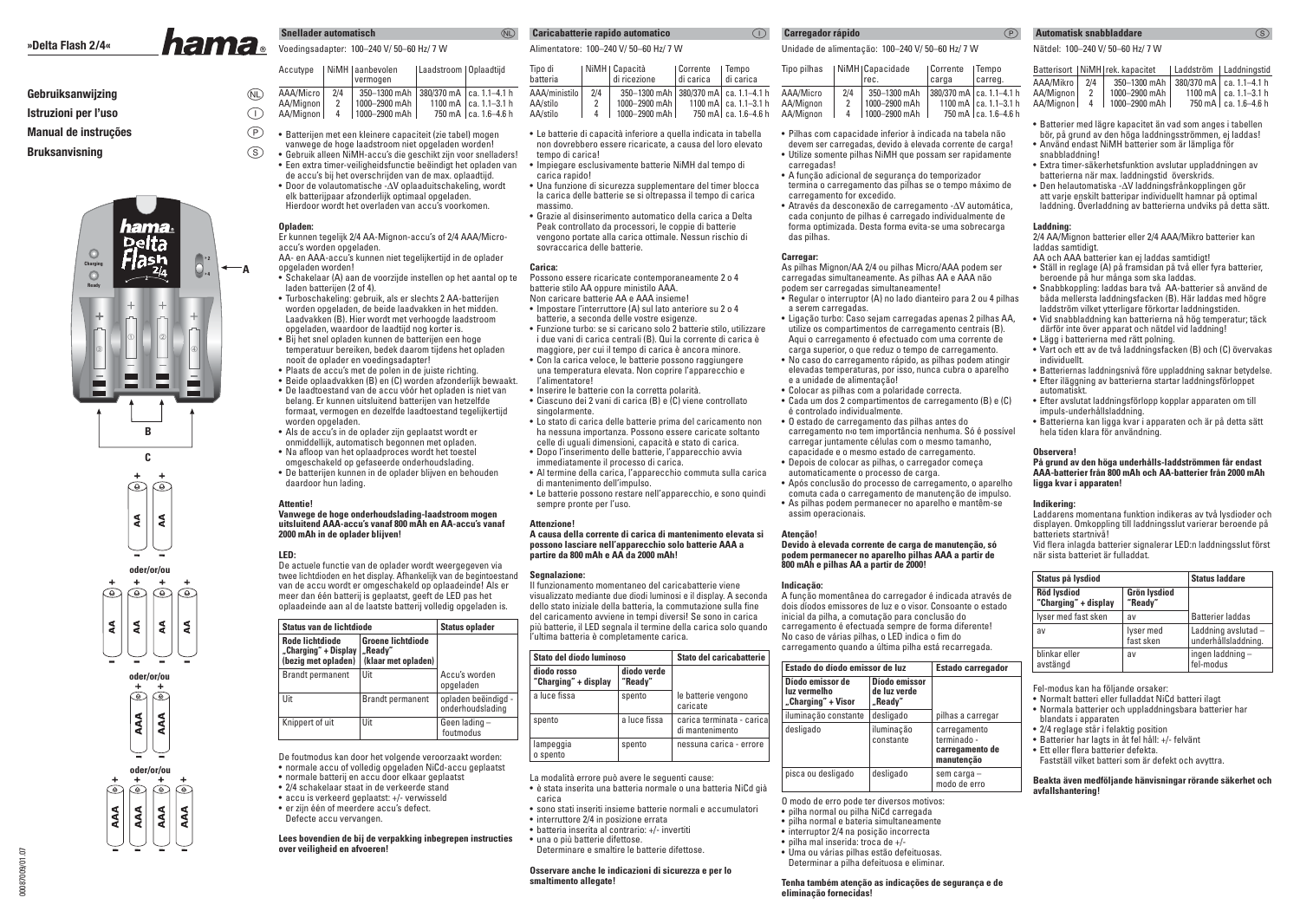## **Bruksanvisning**

## **Instrukcja obsługi**

 **Használati útmutató**

## **Návod k použití**







00087009/01.07

10/0087009 01:07

# Verkkolaite: 100–240 V/ 50–60 Hz/ 7 W

**EIN** Akkutyyppi | NiMH | Suos. kapasiteetti | Latausvirta | Latausaika AAA/Mikro | 2/4 | 350 - 1300 mAh | 380/370 mA n. 1,1 - 4,1 h 1000– 2900 mAh 1100 mA n. 1,1–3,1 hAA/Mignon 2 750 mA $\ln 1.6 - 4.6$  h AA/Mignon  $4 \cdot 1000 - 2900$  mAh

- $^{\textcircled{\tiny{\textsf{P}}}}$  $\textcircled{\scriptsize{H}}$ • Suuren latausvirran vuoksi laturia ei pidä käyttää taulukossa mainittuja pienempikapasiteettisiin paristoihin!
- CZ) • Käytä ainoastaan pikalataukseen soveltuvia NiMH-paristoja!• Ylimääräinen ajastettu turvatoiminto lopettaa paristojen
	- lataamisen maksimilatausajan ylittyessä.• Täysin automaattisen ∆V-katkaisun ansiosta jokaiseen
	- akkupariin ladataan yksilöllisesti juuri sopiva lataus. Näin vältetään akkujen liiallinen lataaminen.

### **Lataaminen:**

**A**

**Pikalaturi**

 Samanaikaisesti voidaan ladata 2/4 AA/Mignon- tai 2/4 AAA/ Mikro-akkua. AA- ja AAA-akkuja ei voi ladata samanaikaisesti!• Kytke etupuolen katkaisin (A) 2 tai 4 ladattavan akun

- mukaiseen asentoon. • Turbokytkentä: Jos lataat vain 2 AA-akkua, käytä vasemmanpuoleisia latauspaikkoja (B). Silloin käytetään normaalia suurempaa latausvirtaa, mikä lyhentää latausaikaa entisestään.
- Pikalatauksessa akkujen lämpötila voi nousta korkeaksi, joten älä peitä laitetta äläkä verkkolaitetta latauksen aikana!
- Aseta paristot laturiin, niin että navat ovat oikein päin.
- Kummallekin latauspaikalle (B) ja (C) on erillinen valvontansa.• Paristojen varaustilalla ennen latausta ei ole merkitystä. Samanaikaisesti voidaan ladata vain kennoja, joiden koko, kapasiteetti ja lataustila ovat samat.
- Kun paristot ovat paikallaan, laturi aloittaa heti automaattisesti latauksen.
- Latauksen päätteeksi laite kytkeytyy impulssiylläpitolataukselle.
- Akut voi jättää laitteeseen, jolloin ne säilyvät käyttövalmiina.

### **Huomaa!**

### **Korkean ylläpitolatausvirran vuoksi laitteeseen saa jättää vain AAA-akkuja, joiden kapasiteetti on vähintään 800 mAh, ja AA-akkuja, joiden kapasiteetti on vähintään 2000 mAh!**

### **Näyttö:**

 Laturin kulloinenkin toiminto käy ilmi kahdesta valodiodista janäytöstä. Akun alkuperäisestä tilasta riippuen latauksen päättyminen tapahtuu eri aikaan! Kun laturiin on asetettu useita paristoja, LED-valo ilmoittaa latauksen päättymisestä vasta, kun viimeinen paristo on ladattu täyteen.

| Valodiodin tila                                            | Laturin tila     |                                      |
|------------------------------------------------------------|------------------|--------------------------------------|
| punainen valodiodi vihreä valodiodi<br>"Charging" + näyttö | "Ready"          |                                      |
| palaa jatkuvasti.                                          | sammuksissa      | Akkuja ladataan                      |
| sammuksissa                                                | palaa jatkuvasti | lataus päättynyt -<br>ylläpitolataus |
| vilkkuu tai<br>sammuksissa                                 | sammuksissa      | ei latausta - vikatila               |

Vikatila voi johtua seuraavista syistä:

- laturissa normaali paristo tai täyteen ladattu NiCd-akku
- laturissa samaan aikaan normaali paristo ja akku
- 2/4-katkaisin on väärässä asennossa
- akku asetettu väärinpäin: +/- vaihtuneet
- Yksi tai useampi paristo viallinen.
- Tarkista, mikä akku on viallinen, ja hävitä se.

### **Noudata myös oheisia turvallisuus- ja kierrätysohjeita!**

### (FIN)

# **Szybka ładowarka**  Zasilacz: 100–240 V/ 50–60 Hz/ 7 W

| Typ       |     | NiMH   Zalecana<br>pojemność              | Prad<br>kadowania | l Czas<br><i>Hadowania</i> |
|-----------|-----|-------------------------------------------|-------------------|----------------------------|
| AAA/Mikro | 2/4 | 350-1300 mAh   380/370 mA   ca. 1.1-4.1 h |                   |                            |
| AA/Mignon | 2   | 1000-2900 mAh                             |                   | 1100 mA   ca. 1.1-3.1 h    |
| AA/Mianon | 4   | 1000-2900 mAh                             |                   | 750 mA ca. 1.6-4.6 h       |

- Akumulatory o mniejszej pojemności niż ta podana w tabeli nie mogą być ładowane w ładowarce ze względu na wysoki prąd ładowania.
- W ładowarce należy ładować tylko wysokiej jakości akumulatory NiMH!
- Dodatkowy wyłącznik czasowy zakończy ładowanie,chroniąc akumulatory przed przeładowaniem!
- Automatyczny system ładowania -ΔV dba o indywidualnenaładowanie każdej pary akumulatorów.

### **Ładowanie:**

 W ładowarce można ładować 2/4 akumulatory AA lub 2/4 akumulatory AAA jednocześnie. Pary akumulatorów AA i AAA można ładować jednocześnie!

- Przełącznik (A) ustawić odpowiednio do liczby ładowanych akumulatorów na pozycji 2 lub 4.
- Przełącznik Turbo: W przypadku ładowania 2 akumulatorów AA, należy użyć środkowej komory ładowania (B).
- W przypadku szybkiego ładowania akumulatory mogą się nagrzewać, dlatego nie należy przykrywać urządzenia!
- Akumulatory umieścić w ładowarce zgodnie z polaryzacją +/-. • Każda z dwóch par komór ładowania (B) i (C) jest osobno sterowana.
- Stan naładowania akumulatorów przed ładowaniem jest bez znaczenia. Można ładować jednocześnie ogniwa o takiej samej wielkości pojemności i stanie naładowania.
- Po włożeniu akumulatorów do ładowarki proces ładowania rozpoczyna się automatycznie.
- Po zakończeniu ładowania, ładowarka przełączy się w tryb ładowania podtrzymującego.
- Po zakończeniu ładowania akumulatory mogą jeszcze jakiś czas pozostać w ładowarce.

### **Uwaga!**

 **Z powodu wysokiego prądu ładowania podtrzymującego w ładowarce mogą pozostać akumulatory typu AAA od 800 mAhi AA od 2000 mAh!**

### **Kontrolki LED:**

 Aktualna funkcja ładowarki sygnalizowana jest przez kontrolki LED. W zależności od stanu naładowania akumulatorów przełączenie w tryb ładowania podtrzymującego możne nastąpić w różnym czasie! W przypadku ładowania kilku akumulatorów koniec sygnalizowany jest dopiero, gdy ostatni akumulator zostanie naładowany.

| <b>Stan kontrolek LED:</b>           |                            | Status ładowarki                                    |  |
|--------------------------------------|----------------------------|-----------------------------------------------------|--|
| Czerwona<br>"ładowania"<br>+ Display | <b>Zielona</b><br>"gotowe" |                                                     |  |
| Świeci ciągle                        | wyłaczona                  | ładowanie                                           |  |
| wyłaczona                            | świeci ciagle              | ładowanie zakończone-<br>ładowanie<br>podtrzymujące |  |
| mruga lub<br>wyłaczona               | wyłączona                  | brak ładowania -<br>bład                            |  |

**Przyczyny błędów:**

- Do ładowarki włożono zwykłe baterie lub naładowane akumulatory NiCd.
- 
- Do ładowarki włożono razem z akumulatorami normalne baterie.
- Przełącznik 2/4 ustawiony w złej pozycji.
- Akumulator włożony niezgodnie z polaryzacją.
- 
- Akumulator lub akumulatory włożone niezgodnie z polaryzacją.Uszkodzony akumulator usunąć.

### **Uwzględnić wszystkie podane środki ostrożności!**

 $(P<sub>L</sub>)$ 

# **Akkumulátor-gyorstöltő** Hálózati tápellátás: 100–240 V/ 50–60 Hz/ 7 W

Akkutípus | NiMh Névl. kapacitás | Töltő áram | Töltési idő AAA/Mikro 2/4 350–1300 mAh 380/370 mAl kb. 1.1–4.1 h AA/Mignon 2 1000–2900 mAh 1 1100 mA kb. 1.1–3.1 h AA/Mignon 4 1000–2900 mAh 2 750 mA kb. 1.6–4.6 h

• Az akkumulátorok névleges kapacitása szerinti töltőáramot a töltőkészülék a behelyezés után állítja be, amely tetszés szerint nem változtatható meg.

- Csak gyorstöltésre alkalmas NiMH-akkumulátorokat tegyen a töltőbe!
- A kiegészítő időzítő biztonsági kapcsoló az akkumulátorok túltöltését akadályozza meg, a max. töltési időn túl.
- A teljesen automatikus -ΔV töltéskapcsoló minden behelyezett akkumulátorpárt az egyedileg legmegfelelőbb optimális töltésre kapcsol. Egy töltési folyamat után az akkumulátorok használhatók.

### **A töltési művelet**

 A töltéshez tegyen be egyszerre 2/4 AA-típ. Mignon-akkut vagy 2/4 AAA-típ. Mikro-akkut a töltőfészekbe. AA-típ. és AAAtíp. akkukat egyszerre, vegyesen nem szabad a töltőbe tenni! • Az A-jelű kapcsolót annak megfelelően állítsa be az előlapon, hogy 2 vagy 4 db akkut tett be töltésre. • Turbó-kapcsolás: csak 2 db AA-típ. akku töltésekor alkalmazható; tegyen be a középső töltőfészekbe (B) 2 db AA-típ. akkut, s ekkor a legnagyobb töltőárammal kezdi

 tölteni a készülék ezeket. Ezáltal a töltési idő lerövidül. • Gyors töltés közben az akkumulátorok némi hőt bocsátanak ki, emiatt a töltőkészüléket még véletlenül sem fedje vagy takaria le semmivel!

- Az akkumulátorok behelyezésénél ügyeljen a helyes polaritásra.
- Ha párban teszi be a két töltőfészekbe az akkukat (B) és (C), ügyeljen rá, hogy egyformák legyenek.
- A töltőbe csak töltetlen akkumulátorokat tegyen be töltésre. A behelyezett cellák egyforma méretűek és kapacitásúak legyenek, a megfelelő működéshez.
- Amikor behelyezi az akkumulátorokat, csatlakoztassa a töltőt a hálózathoz és a töltési folyamat automatikusan elkezdődik.
- A töltési folyamat végén a töltő átkapcsol impulzus-töltésre (csepptöltés).
- Ha a töltés befejeződött, ne hagyja az akkukat a töltőben, hanem vegye ki.

### **Figyelem!**

 **AAA-típ. akkumulátoroknál a legnagyobb töltőáram a töltési folyamat során 800 mAh és a AA-típ. akkumulátoroknál 2000 mAh.**

### **Kijelzés**

 Az épp folyamatban lévő töltési funkciót két világító dióda (LED)jelzi. Minden akkutöltési folyamat kezdeténél és a töltési folyamat végén. Az akkumulátorok behelyezése után két színes világító LED váltásaiból következtethetünk az üzemállapotra!

A világító LED-ek és a töltőkészülék állapota:• Piros LED folyamatosan világít, zöld LED nem világít: az

- akkumulátorok töltése elkezdődött.
- Piros LED kialudt, zöld LED folyamatosan világít: az
- akkumulátorok töltése befejeződött.
- Piros LED villog vagy nem világít, hibás akkumulátor van a töltőfészekben vagy rossz az érintkezés.

A gyakori hibalehetőségek előfordulása

- Normál elemet NiCd akkumulátort tett a töltőbe.
- Normál elemet és akkumulátort vegyesen tett a töltőbe.
- A 2/4 kapcsolót rosszul állította be.
- Az akkumulátort nem megfelelő +/- illesztéssel helyezte be.• Egy vagy több akkumulátor hibás.
- A hibás akkumulátorokat ne használja.

Mindig vegye figyelembe és tartsa be a biztonsági előírásokat!

### $\mathcal{F}$ **Rychlonabíječka** Síťový zdroj 100–240 V/ 50–60 Hz/ 7 W

akumulátoru

nabíjení.

**Nabíjení:**

akumulátorů.

Typ | NiMH Doporučená | Nabíjecí | Doba<br>akumulátoru | kapacita | proud | nabíje

 • Automatický režim nabíjení -ΔV umožňuje optimální nabíjení každého páru akumulátorů, zamezí se přebíjení

 Současně mohou být nabíjeny 2 nebo 4 AA/Mignon akumulátory nebo 2 nebo 4 AAA/Mikro akumulátory!AA a AAA akumulátory se nesmí nabíjet současně! • Přepínač (A) na přední straně nastavte do polohy 2 nebo 4.• Přepínač pro rychlé nabíjení: pro nabíjení 2 akumulátorů použijte obě střední pozice (B). Akumulátory budou nabíjeny vysokým proudem a tím se zkrátí doba nabíjení.• Při rychlonabíjení se může zvýšit teplota akumulátorů, proto

nabíječku ani síťový zdroj nepřikrývejte!

 • Každá nabíjecí pozice (B) a (C) má samostatné řízení. • Nabíjejte akumulátory pouze stejné velikosti, kapacity a

• Po ukončení nabíjení se nabíječka přepne do režimu

• Po vložení akumulátorů do nabíječky automaticky začíná

• Po ukonční nabíjení mohou akumulátory zůstat v nabíječce

 **Z důvodu vysokého udržovacího proudu mohou v nabíječce po ukončení nabíjení zůstat pouze akumulátory AAA od** 

 Aktuální funkce nabíječky je indikována dvěma LED-diodami. Podle počátečního stavu akumulátorů je doba nabíjení akumulátorů rozdílná. Nabíjení a přepnutí na udržovací nabíjení nastává po plném nabití druhého akumulátoru v páru.**Indikace LED-diody** Stav nabíječky

svítí trvale nesvítí akumulátory jsou

nesvítí svítí trvale nabíjení ukončeno –

bliká nebo nesvítí nesvítí nesvítí nenabíjí – chybový

nabíjeny

stav

přepnutí na udržovací nabíjení

• Pozor na správnou polaritu.

impulsního udržovacího nabíjení.

**800 mAh a akumulátory AA od 2000 mAh!**

**červená LED-dioda zelená LED-dioda"Charging" "Ready"**

Chybový stav může mít tyto příčiny:• byly vloženy normální baterie • současně vložené baterie a akumulátory• přepínač 2/4 je v nesprávné pozici

 • jeden nebo více vadných akumulátorů Vadné akumulátory vyjměte a nepoužívejte!

P**řečtěte si přiložené bezpečnostní pokyny a pokyny o** 

• obrácená polarita

**likvidaci odpadu.**

a jsou připraveny k použití.

stavu nabití.

**Pozor!**

**Signalizace**

**+ Displej** 

proces nabíjení.

 AAA/Mikro 2/4 350– 1300 mAh 380/370 mA ca. 1.1–4.1 hAA/Mignon | 2 | 1000– 2900 mAh | 1100 mA | ca. 1.1–3.1 h AA/Mignon | 4 | 1000– 2900 mAh | 750 mA | ca. 1.6–4.6 h • Nenabíjejte akumulátory s nižší kapacitou než je uvedeno v tabulce, z důvodu vysokého nabíjecího proudu! • Používejte jen rychlonabíjecí NiMH akumulátory!• Časová pojistka ukončí nabíjení při překročení max. doby

 $\widehat{CZ}$ 

Inabíiení